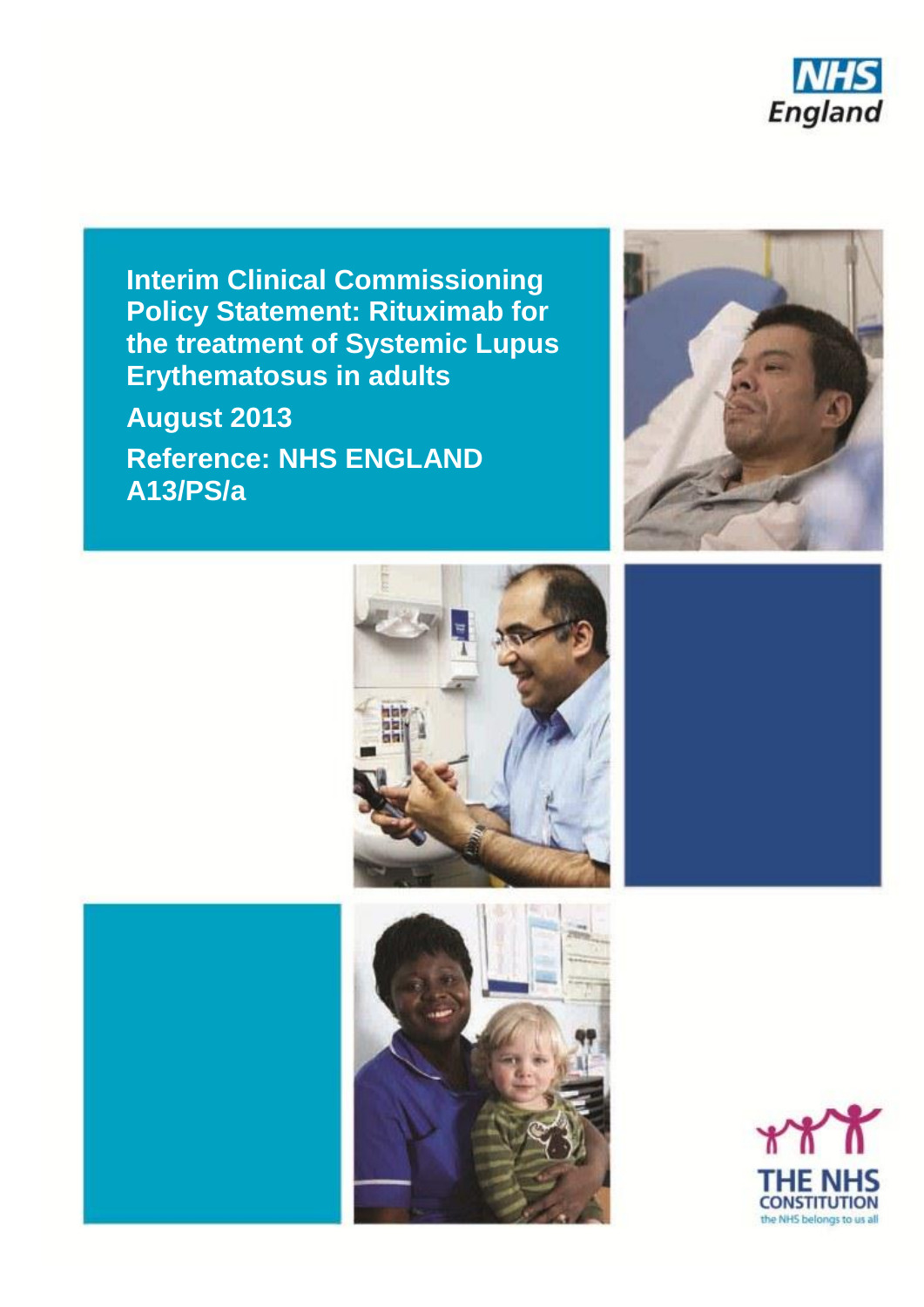**NHS England**

# **Clinical Commissioning Policy Statement: Rituximab for the treatment of Systemic Lupus Erythematosus in adults**

First published: August 2013

**Prepared by the NHS England Clinical Reference Group for Specialised Rheumatology**

© Crown copyright 2013 First published August 2013 Published by the NHS England, in electronic format only.

Rituximab Policy Statement- Specialised Rheumatology CRG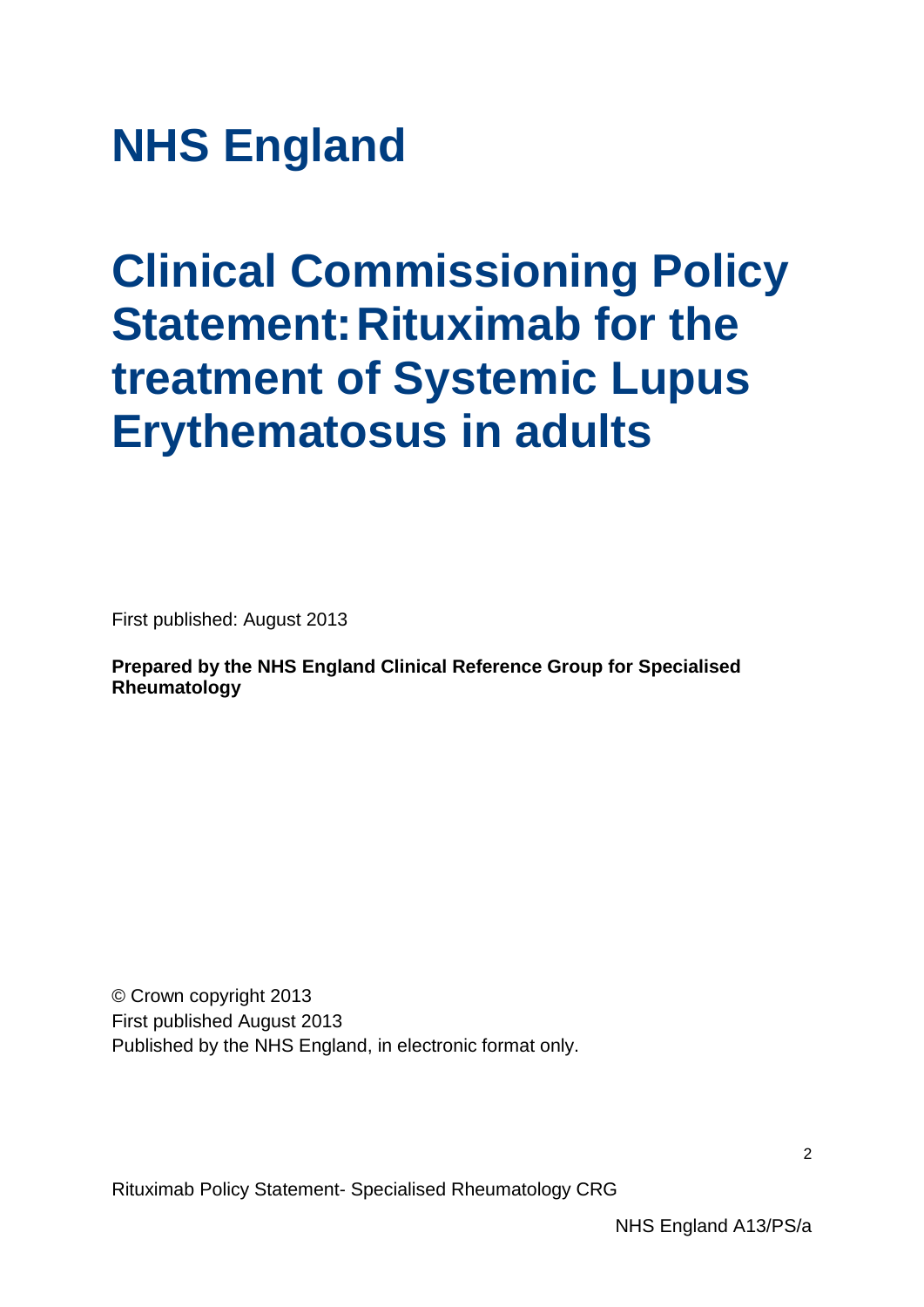| <b>POLICY STATEMENT:</b>              |                    |
|---------------------------------------|--------------------|
| <b>Rituximab for the treatment of</b> | <b>Policy Ref:</b> |
| <b>Systemic Lupus</b>                 | <b>NHS England</b> |
| <b>Erythematosus in adults</b>        | A13/PS/a           |
|                                       |                    |

| <b>Background:</b> | There are approximately 15,000 people in England and Wales<br>with SLE, predominately women, with a peak incidence at the age<br>of 25-30 years old. The incidence and prevalence of SLE is higher<br>in African-Caribbean, South Asian and Chinese populations<br>compared to European whites (1;2). In these racial/ethnic groups<br>thedisease also tends to be more severe and in particular there is<br>a higher incidence of renal involvement (3). SLE can affect any<br>organ system, sequentially or at the same time. Effective<br>management involves accurately assessing both disease activity<br>and damage (i.e. permanent change) in all organ systems. There<br>are several validated scoring systems for this purpose (BILAG<br>2004, SLEDAI-2K, SLICC), which are in use in specialised centres<br>and in clinical trials (4-6). Renal involvement (glomerulonephritis)<br>occurs in up to 40% of cases, has a key role in prognosis, and is<br>associated with a higher mortality rate. It can occur many years<br>after diagnosis, although is usually apparent within 5 years.<br>Approximately 10% of patients with lupus nephritis develop end-<br>stage renal failure requiring dialysis or transplantation. |  |  |
|--------------------|---------------------------------------------------------------------------------------------------------------------------------------------------------------------------------------------------------------------------------------------------------------------------------------------------------------------------------------------------------------------------------------------------------------------------------------------------------------------------------------------------------------------------------------------------------------------------------------------------------------------------------------------------------------------------------------------------------------------------------------------------------------------------------------------------------------------------------------------------------------------------------------------------------------------------------------------------------------------------------------------------------------------------------------------------------------------------------------------------------------------------------------------------------------------------------------------------------------------------------------|--|--|
|                    | The aim of drug therapy is to treat disease activity and prevent<br>disease flares. Therapy is dictated by both organ involvement and<br>severity of individual manifestations. Antimalarials (especially<br>hydroxychloroquine), azathioprine and methotrexate, in<br>combination with corticosteroids are commonly prescribed. These<br>regimes are effective for the majority of patients who have mild-<br>moderate skin and joint disease.                                                                                                                                                                                                                                                                                                                                                                                                                                                                                                                                                                                                                                                                                                                                                                                       |  |  |
|                    | Approximately 20-30% of patients continue to have high disease<br>activity despite these standard therapies or have organ<br>involvement particularly associated with a worse prognosis e.g.<br>renal, neuropsychiatric, haematological involvement. This group<br>will require therapy with more potent immunosuppression such as<br>intravenous cyclophosphamide or mycophenolate mofetil.                                                                                                                                                                                                                                                                                                                                                                                                                                                                                                                                                                                                                                                                                                                                                                                                                                          |  |  |
|                    | A proportion of these patients will however continue to have active<br>uncontrolled<br>disease despite these<br>agents,<br>or will<br>have<br>unacceptable toxicities from such drugs. In others, disease control<br>will require an unacceptably high dose of corticosteroids which, in                                                                                                                                                                                                                                                                                                                                                                                                                                                                                                                                                                                                                                                                                                                                                                                                                                                                                                                                              |  |  |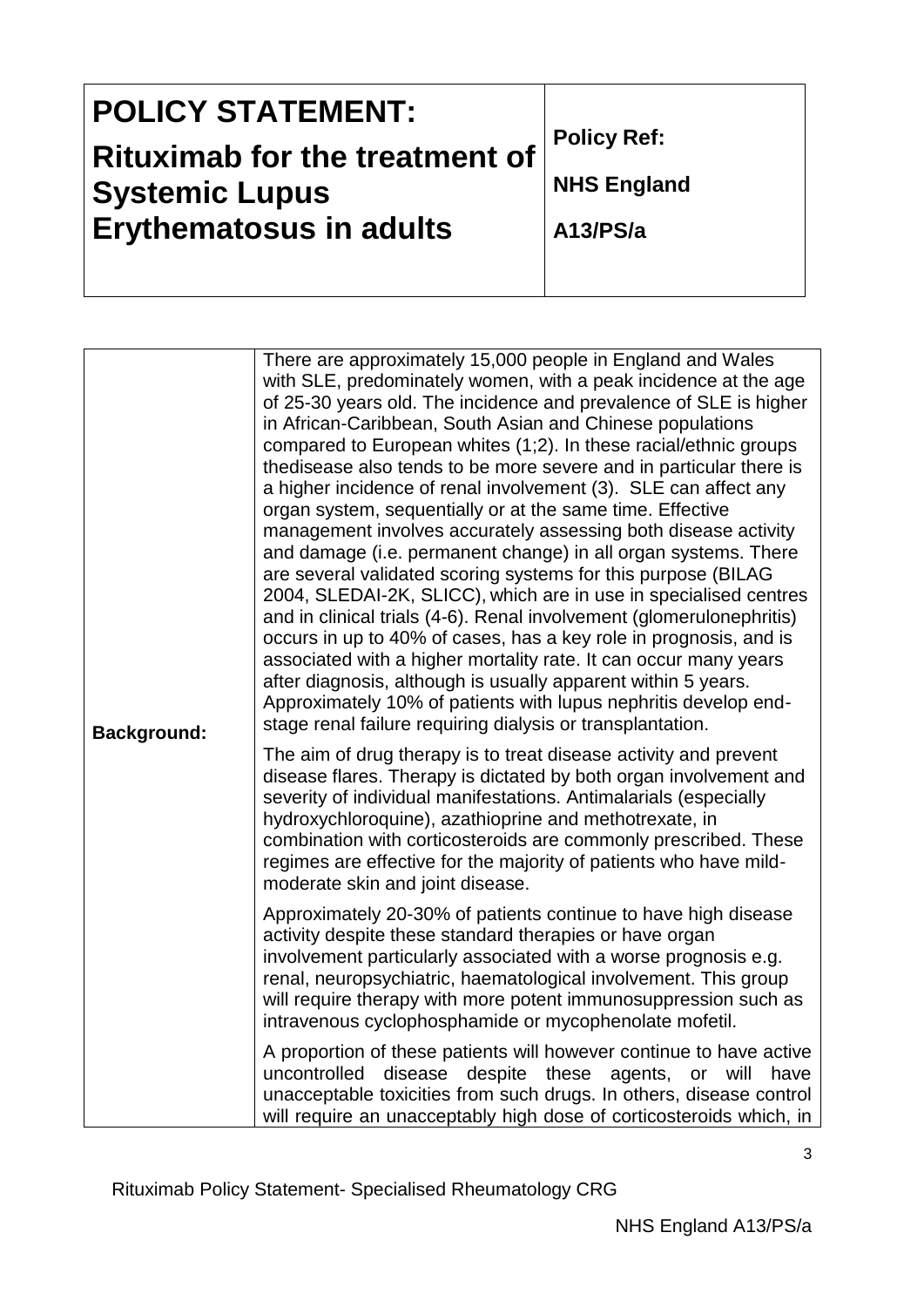|                                   | this population, is associated with the development of significant<br>co-morbidities such as bone, cardiovascular and metabolic<br>consequences (7;8). These patients will require access to both<br>specialised clinical advice and access to treatment with a biologic<br>drug such as rituximab. Rituximab is currently used in specialised<br>centres in England in this clinical setting, and there is an existing<br>national registry, the BILAG Biologics Register (www.bilagbr.org).<br>Currently, less than 10% of all cases of SLE have disease of a<br>severity requiring such an approach. The aim of this policy<br>statement is to make access to the drug equitable across the<br>country for the specific groups of patients indicated.<br>Section amended from original- please see change notice at foot<br>of document |  |  |  |  |
|-----------------------------------|--------------------------------------------------------------------------------------------------------------------------------------------------------------------------------------------------------------------------------------------------------------------------------------------------------------------------------------------------------------------------------------------------------------------------------------------------------------------------------------------------------------------------------------------------------------------------------------------------------------------------------------------------------------------------------------------------------------------------------------------------------------------------------------------------------------------------------------------|--|--|--|--|
|                                   | Rituximab will only be funded for use in Systemic Lupus<br>Erythematosus (SLE) where the following criteria are met:<br>1. Diagnosis of SLE (fulfilling either ACR or SLICC criteria)<br><b>AND</b><br>2. Active disease (defined as at least one BILAG A score<br>and/or 2B scores, or a SLEDAI-2K score >6) AND<br>3. Failure to respond or having adverse events to, two or more<br>standard immunosuppressive therapies (one of which must<br>be either mycophenolate mofetil or cyclophosphamide,<br>unless contraindicated) in combination with corticosteroids.<br>A failed response is defined as being unable to achieve<br>sustained disease control and still having evidence of at                                                                                                                                             |  |  |  |  |
| <b>Commissioning</b><br>position: | least one BILAG A or at least 2 BILAG B scores (or<br>requiring unacceptably high levels of long term oral<br>corticosteroids to maintain a lower disease activity state).<br>4. All patients who meet the above criteria of refractory<br>disease activity sufficient to justify the use of rituximab,<br>must be managed at, or in collaboration, with a centre<br>commissioned to provide specialised services that has<br>expertise in the assessment and management of SLE.<br>5. All patients receiving rituximab for SLE must be registered<br>with the BILAG Biologics Register (www.bilagbr.org).<br>All SLE patients with refractory disease activity should also be<br>given the opportunity to be considered for clinical trials assessing<br>therapies for the treatment of active SLE.<br><b>Response Definition:</b>        |  |  |  |  |
|                                   | Response to therapy should be assessed by 6 months for non-<br>renal disease and at 6 and 12 months for patients with lupus                                                                                                                                                                                                                                                                                                                                                                                                                                                                                                                                                                                                                                                                                                                |  |  |  |  |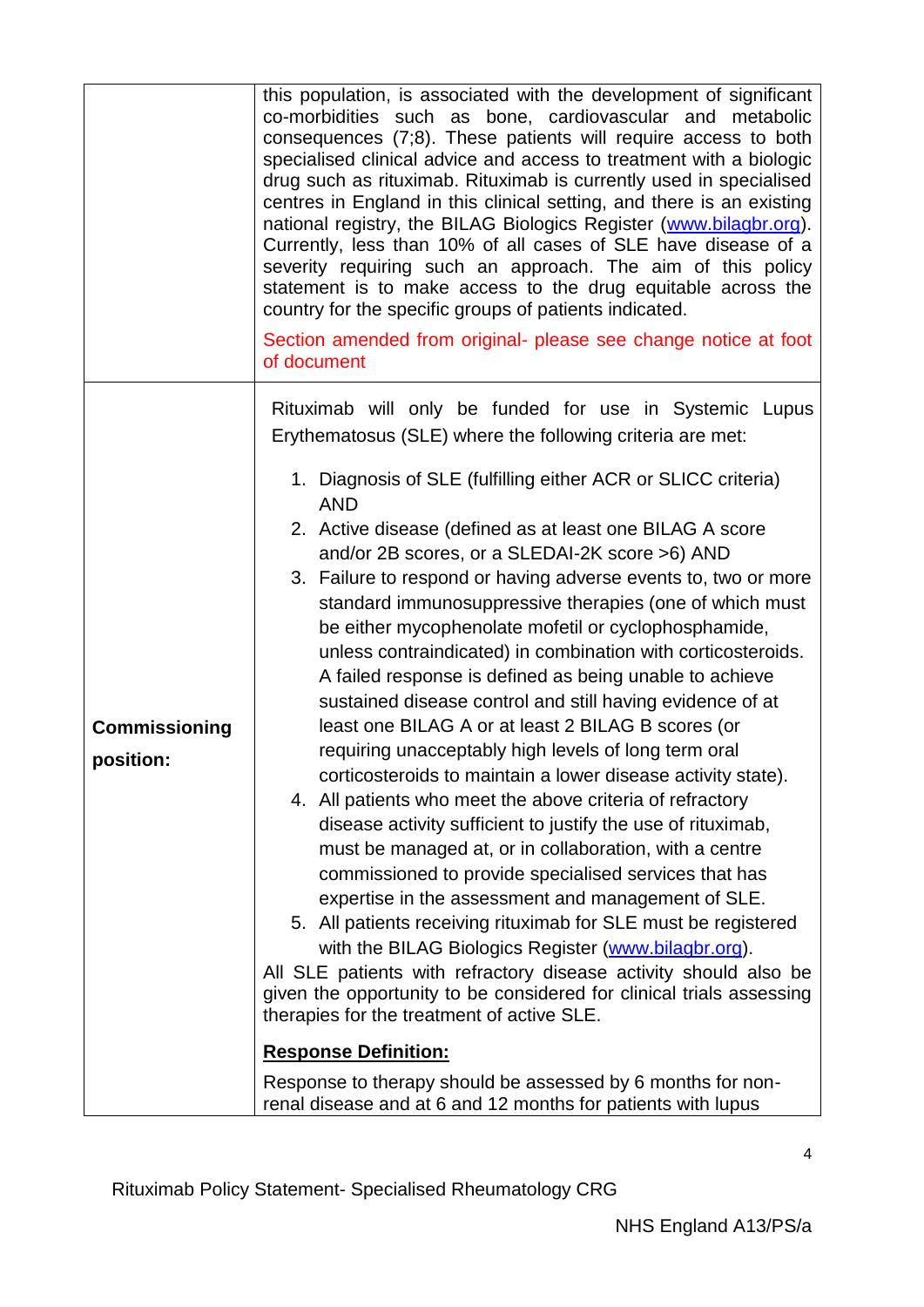|                             | nephritis. These definitions of response are based on validated<br>outcome measures utilised in the most recent SLE clinical trials.                                                                                                                                                                                                                                                                                                                                                                                                                                                                                                                                                                                                                                                                                                                                                                                                                                     |  |  |  |  |
|-----------------------------|--------------------------------------------------------------------------------------------------------------------------------------------------------------------------------------------------------------------------------------------------------------------------------------------------------------------------------------------------------------------------------------------------------------------------------------------------------------------------------------------------------------------------------------------------------------------------------------------------------------------------------------------------------------------------------------------------------------------------------------------------------------------------------------------------------------------------------------------------------------------------------------------------------------------------------------------------------------------------|--|--|--|--|
|                             | For non-renal disease a clinically meaningful response by 6<br>months will be defined as:                                                                                                                                                                                                                                                                                                                                                                                                                                                                                                                                                                                                                                                                                                                                                                                                                                                                                |  |  |  |  |
|                             | -BILAG A scores reduced to a B score or less AND BILAG B<br>scores reduced to C or D.                                                                                                                                                                                                                                                                                                                                                                                                                                                                                                                                                                                                                                                                                                                                                                                                                                                                                    |  |  |  |  |
|                             | -AND/OR SLEDAI-2K reduced by 4 or more points from baseline.                                                                                                                                                                                                                                                                                                                                                                                                                                                                                                                                                                                                                                                                                                                                                                                                                                                                                                             |  |  |  |  |
|                             | For renal disease: a response will be assessed at 6 and 12<br>months, and by 12 months a response will be defined as:                                                                                                                                                                                                                                                                                                                                                                                                                                                                                                                                                                                                                                                                                                                                                                                                                                                    |  |  |  |  |
|                             | - >50% improvement in proteinuria and normalisation or<br>stabilisation of eGFR from baseline values.                                                                                                                                                                                                                                                                                                                                                                                                                                                                                                                                                                                                                                                                                                                                                                                                                                                                    |  |  |  |  |
|                             | Any response should also occur in the context of either a stable or<br>reduced steroid dose requirement compared to baseline,<br>especially in the 8 weeks prior to the 6-month clinical assessment.                                                                                                                                                                                                                                                                                                                                                                                                                                                                                                                                                                                                                                                                                                                                                                     |  |  |  |  |
|                             | <b>Dosing Regimes:</b>                                                                                                                                                                                                                                                                                                                                                                                                                                                                                                                                                                                                                                                                                                                                                                                                                                                                                                                                                   |  |  |  |  |
|                             | In England, the main protocol in use is:                                                                                                                                                                                                                                                                                                                                                                                                                                                                                                                                                                                                                                                                                                                                                                                                                                                                                                                                 |  |  |  |  |
|                             | IV rituximab 1000 mg on day 1 and 15 of an infusion cycle (with or<br>without low dose cyclophosphamide). After which patients are<br>retreated if they have been deemed a responder and when they<br>are developing a further flare of disease (9). For re-treatment of<br>such patients, re-treatment is permitted if the clinician assessment<br>is that a flare is now beginning, even if the BILAG score criteria for<br>initial therapy is not yet achieved (e.g. recurrence of one or more<br>B scores without waiting for an A score). This is necessary<br>because severe flares carry a risk of further organ damage for the<br>patient.                                                                                                                                                                                                                                                                                                                       |  |  |  |  |
| <b>Effective from:</b>      | August 2013                                                                                                                                                                                                                                                                                                                                                                                                                                                                                                                                                                                                                                                                                                                                                                                                                                                                                                                                                              |  |  |  |  |
| <b>Evidence</b><br>summary: | The beneficial effects of Rituximab in active SLE, refractory to<br>standard immunosuppression, have been reported in 24 case<br>series from specialised lupus centres throughout the world,<br>including England. There is a consistency of reported<br>improvement across all case series, despite use of different end<br>points. Use of Rituximab in this setting is also recommended<br>within Joint European League Against Rheumatism and European<br>Renal Association-European Dialysis and Transplant Association<br>recommendations for the management of adult and paediatric<br>lupus nephritis published November 2012 (16).<br>There have been two RCTs of Rituximab in SLE, the LUNAR<br>(Lupus Nephritis Assessment with Rituximab) and EXPLORER<br>(Exploratory Phase 2/3 SLE Evaluation of Rituximab) studies,<br>which enrolled 144 and 257 patients with non-renal and renal<br>disease respectively (10;11). Although neither study achieved their |  |  |  |  |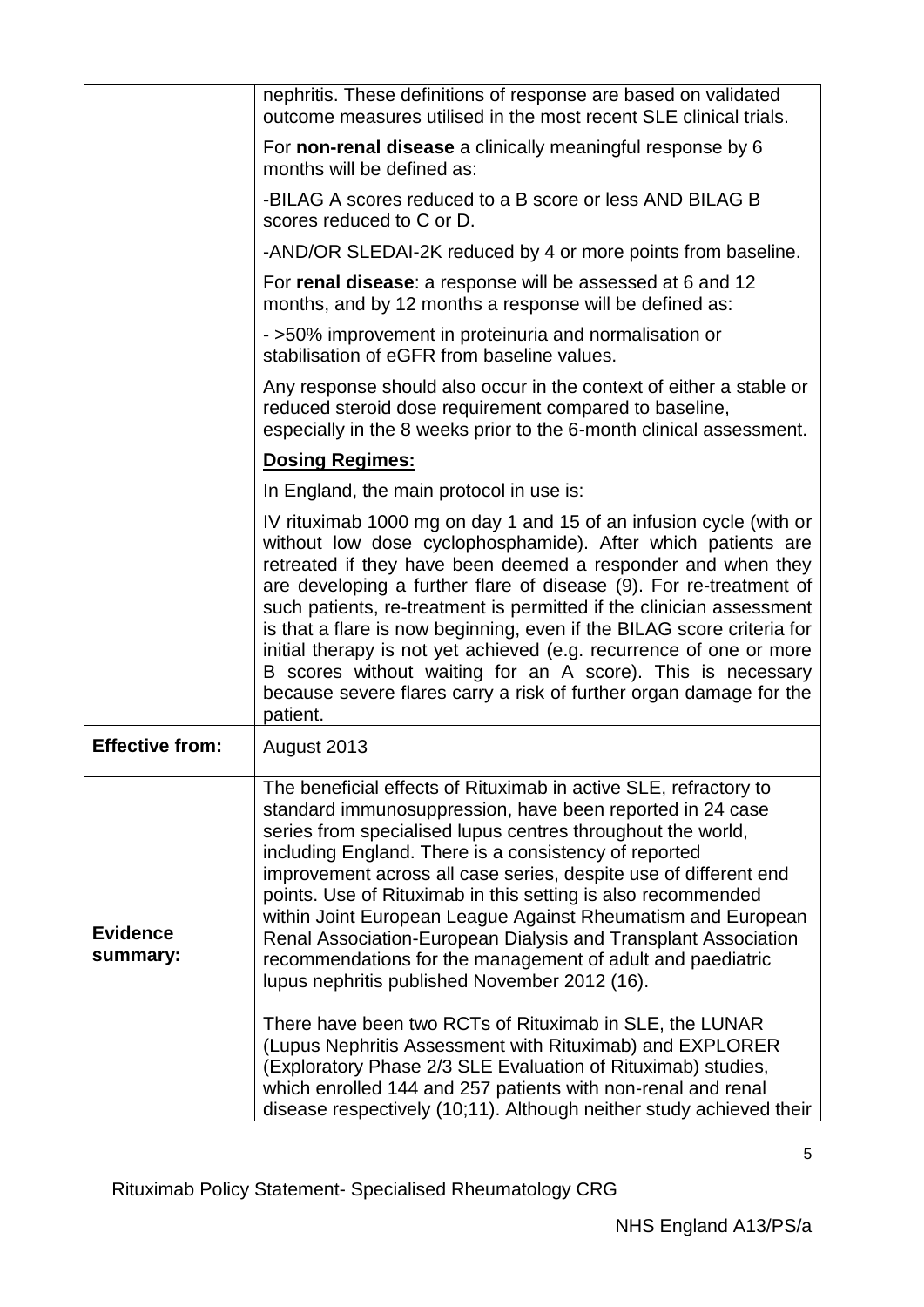| primary end-point, it is recognised that there were important<br>design limitations in these trials, including issues with end-point<br>measurements, the very high use of concomitant steroids in<br>combination with other immunosuppressives in both treatment<br>arms, as well as being underpowered to detect a clinically<br>meaningful improvement (12,17,18).                                                                                                                                                                                                                                                                                                                                                                                                                                                                                                                                                                                                                                                                                                                                                                                                                      |
|--------------------------------------------------------------------------------------------------------------------------------------------------------------------------------------------------------------------------------------------------------------------------------------------------------------------------------------------------------------------------------------------------------------------------------------------------------------------------------------------------------------------------------------------------------------------------------------------------------------------------------------------------------------------------------------------------------------------------------------------------------------------------------------------------------------------------------------------------------------------------------------------------------------------------------------------------------------------------------------------------------------------------------------------------------------------------------------------------------------------------------------------------------------------------------------------|
| More importantly, there are also significant differences between<br>the subjects that were enrolled in these two studies, and the<br>patient cohort proposed in this commissioning policy, namely,<br>patients with refractory disease in whom standard of care<br>treatment has failed. The clinical trials added rituximab on top of<br>standard therapy for non-refractory patients, and also those<br>patients who had failed standard therapies (cyclophosphamide)<br>were excluded from the trials, as were patients with severe organ-<br>threatening manifestations (12). Usual practice in England is to<br>withdraw background immunosuppression when initiating<br>rituximab (9).                                                                                                                                                                                                                                                                                                                                                                                                                                                                                               |
| Despite these limitations, pre-specified secondary analyses did<br>suggest efficacy of rituximab in several patient subsets, including<br>significantly fewer ( $p < 0.01$ ) patients in the rituximab group<br>requiring cyclophophosphamide for worsening disease. There<br>were also serological improvements, with significant effects on<br>anti-dsDNA antibodies and complement levels. Both these tests<br>are sensitive bloodstream markers of lupus-specific disease<br>activity This is an important observation, because improvement in<br>these parameters is known to be a predictor of clinical response,<br>and also support biological efficacy of rituximab.                                                                                                                                                                                                                                                                                                                                                                                                                                                                                                              |
| Recent open-label studies strongly support the clinical efficacy of<br>rituximab particularly in the group of refractory SLE populations to<br>whom this commissioning policy will apply. Lu et al studied 50<br>patients, and of 45 patients with adequate follow-up, 19(42%)<br>achieved remission at the 6 month time point (9). Li et al studied<br>patients with lupus nephritis treated with rituximab with or without<br>cyclophosphamide (13). Of the 19 patients recruited 4 (21%) had<br>a complete response at 48 weeks using the SLICC Renal<br>Response Criteria. 11 (58%) had a partial response and 4 patients<br>(22%) were stable or worsened at 48 weeks. A case series of 164<br>patients with biopsy proven lupus nephritis from England and<br>Spain, the majority of whom had refractory or relapsing disease,<br>reported a complete or partial response (>50% improvement in all<br>renal parameters) in 67% of patients at 6 months after rituximab<br>(14). A recent systematic analysis of studies in refractory lupus<br>nephritis (300 patients) reported a complete or partial response in<br>67-87% of patients, according to lupus nephritis subtype (20). |
| Similarly, a meta-analysis of 188 patients from open-label studies<br>noted an overall 91% response rate within the cases reported and                                                                                                                                                                                                                                                                                                                                                                                                                                                                                                                                                                                                                                                                                                                                                                                                                                                                                                                                                                                                                                                     |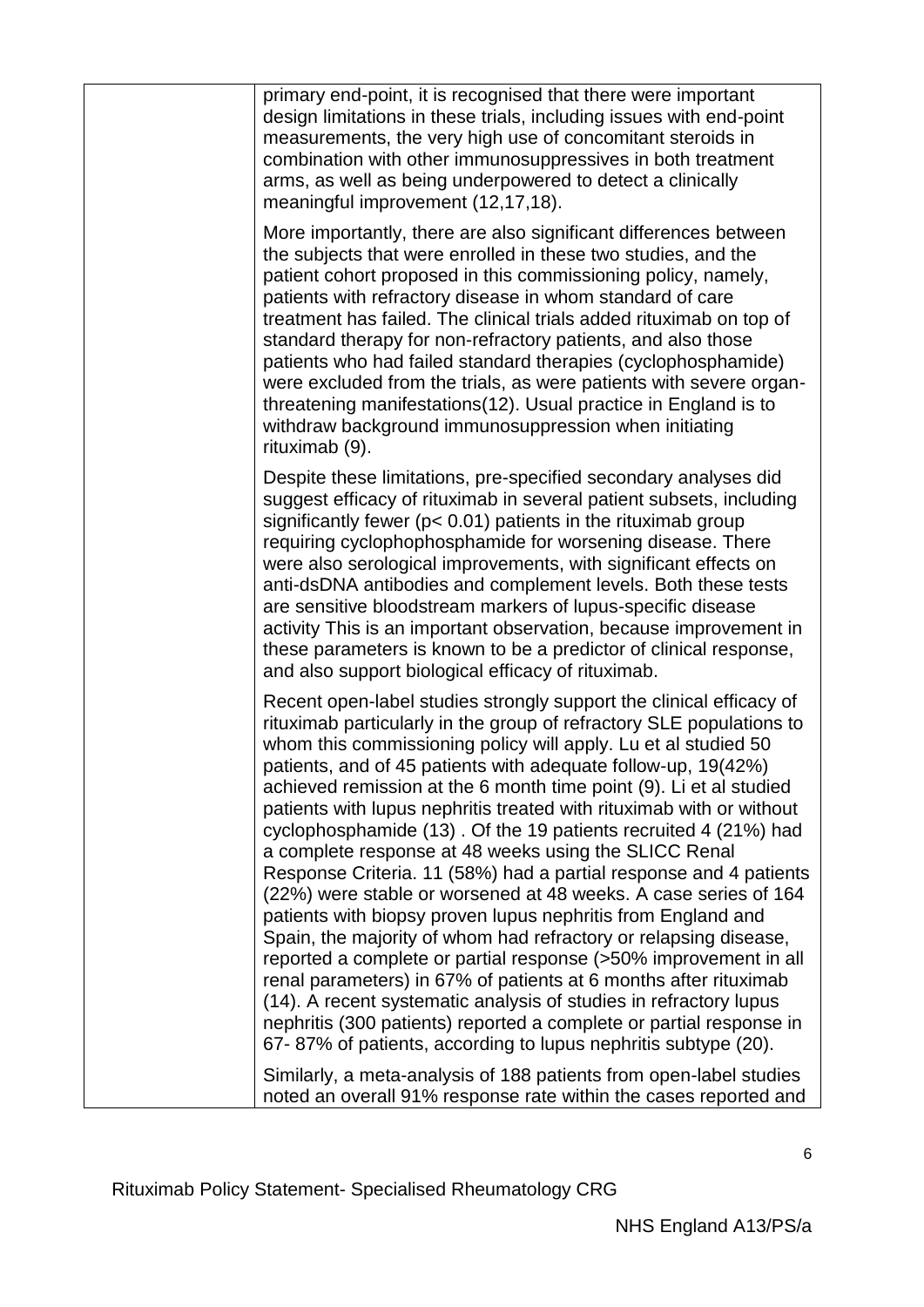|                                                                                                | even an 89.3% response in patients with CNS involvement (15).                                                                                                                                                                                                                                                                                                                                                                                                                                                                                                                                                            |  |  |  |
|------------------------------------------------------------------------------------------------|--------------------------------------------------------------------------------------------------------------------------------------------------------------------------------------------------------------------------------------------------------------------------------------------------------------------------------------------------------------------------------------------------------------------------------------------------------------------------------------------------------------------------------------------------------------------------------------------------------------------------|--|--|--|
|                                                                                                | Efficacy has also been reported amongst 136 patients in the<br>French Autoimmunity and Rituximab registry of patients with both<br>renal and non-renal disease, with improvements in articular,<br>cutaneous, renal and haematological manifestations (19).                                                                                                                                                                                                                                                                                                                                                              |  |  |  |
|                                                                                                | Although there are important limitations of open-labelled studies,<br>the overall experience of the use of rituximab in refractory lupus is<br>that there is a definite efficacy of this agent in patients that have<br>combination<br>conventional<br>therapy<br>(corticosteroids,<br>failed<br>hydroxychloroquine<br>immunosupressants).<br>Whilst<br>and<br>the<br>magnitude of improvement in individual patients is variable, there<br>is clear evidence that rituximab offers an important therapeutic<br>option for people living with severe SLE that has been refractory to<br>existing conventional therapies. |  |  |  |
| <b>Equality impact:</b>                                                                        | Throughout the production of this document, due regard has been<br>given to eliminate discrimination, harassment and victimisation, to<br>advance equality of opportunity, and to foster good relations<br>between people who share a relevant protected characteristic (as<br>cited in under the Equality Act 2010) and those who do not share it                                                                                                                                                                                                                                                                       |  |  |  |
| <b>Responsible</b><br><b>CRG:</b>                                                              | <b>Rheumatology CRG</b>                                                                                                                                                                                                                                                                                                                                                                                                                                                                                                                                                                                                  |  |  |  |
| <b>Mechanism</b><br>for<br><b>Funding:</b>                                                     | Funding is transacted as per local contract agreements and<br>terms.                                                                                                                                                                                                                                                                                                                                                                                                                                                                                                                                                     |  |  |  |
| Date<br><b>Approved</b><br><b>Clinical</b><br>by<br><b>Priorities</b><br><b>Advisory Group</b> | 12 July 2013                                                                                                                                                                                                                                                                                                                                                                                                                                                                                                                                                                                                             |  |  |  |
| review<br><b>Policy</b><br>date:                                                               | During 2014                                                                                                                                                                                                                                                                                                                                                                                                                                                                                                                                                                                                              |  |  |  |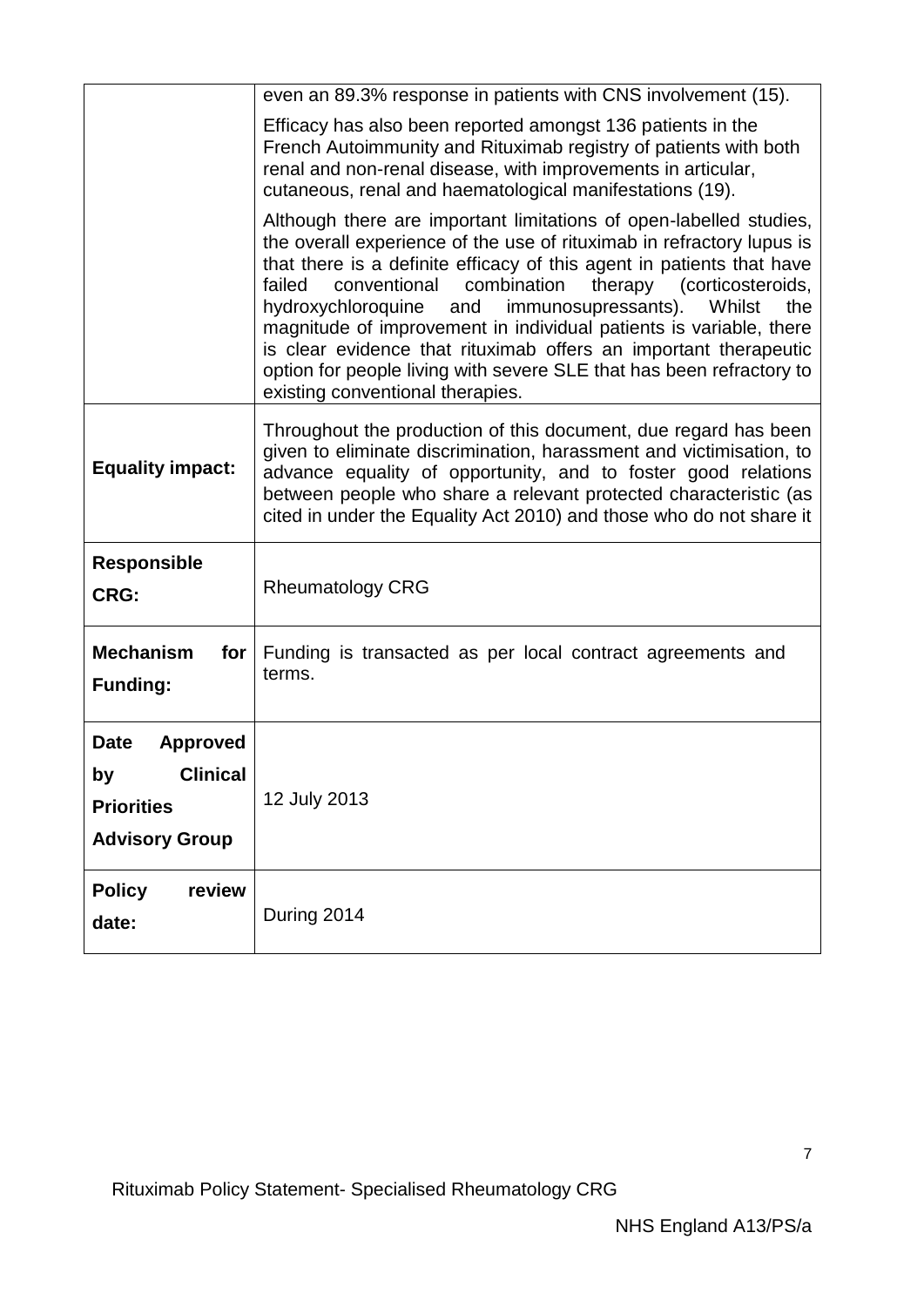### **References**

(1) Samanta A, Roy S, Feehally J, Symmons DP. The prevalence of diagnosed systemic lupus erythematosus in whites and Indian Asian immigrants in Leicester city, UK. Br J Rheumatol 1992 Oct;31(10):679-82.

(2) Johnson AE, Gordon C, Palmer RG, Bacon PA. The prevalence and incidence of systemic lupus erythematosus in Birmingham, England. Relationship to ethnicity and country of birth. Arthritis Rheum 1995 Apr;38(4):551-8.

(3) Patel M, Clarke AM, Bruce IN, Symmons DP. The prevalence and incidence of biopsy-proven lupus nephritis in the UK: Evidence of an ethnic gradient. Arthritis Rheum 2006 Sep;54(9):2963-9.

(4) Yee CS, Isenberg D, Farewell V, Akil M, Bowman S, Bruce I, et al. BILAG-2004 index: A reliable tool for assessment of SLE activity. Arthritis Rheum 2005 Sep;52(9):S189.

(5) Gladman DD, Ibanez D, Urowitz MB. Systemic lupus erythematosus disease activity index 2000. J Rheumatol 2002 Feb;29(2):288-91.

(6) Gladman DD, Goldsmith CH, Urowitz MB, Bacon P, Fortin P, Ginzler E, et al. The Systemic Lupus International Collaborating Clinics/American College of Rheumatology (SLICC/ACR) Damage Index for Systemic Lupus Erythematosus International Comparison. J Rheumatol 2000 Feb;27(2):373-6.

(7) Gladman DD, Urowitz MB, Rahman P, Ibanez D, Tam LS. Accrual of organ damage over time in patients with systemic lupus erythematosus. J Rheumatol 2003 Sep;30(9):1955-9.

(8) Parker B, Urowitz MB, Gladman DD, Lunt M, Bae SC, Sanchez-Guerrero J, et al. Clinical associations of the metabolic syndrome in systemic lupus erythematosus: data from an international inception cohort. Ann Rheum Dis 2012 Sep 22.

(9) Lu TY, Ng KP, Cambridge G, Leandro MJ, Edwards JC, Ehrenstein M, et al. A retrospective seven-year analysis of the use of B cell depletion therapy in systemic lupus erythematosus at University College London Hospital: the first fifty patients. Arthritis Rheum 2009 Apr 15;61(4):482-7.

(10) Merrill JT, Neuwelt CM, Wallace DJ, Shanahan JC, Latinis KM, Oates JC, et al. Efficacy and Safety of Rituximab in Patients with Moderately to Severely Active Systemic Lupus Erythematosus (SLE): Results from the Randomized, Double-blind Phase II/III Study EXPLORER. Arthritis Rheum 2008 Dec;58(12):4029-30.

(11) Rovin BH, Furie R, Latinis K, Looney RJ, Fervenza FC, Sanchez-Guerrero J, et al. Efficacy and safety of rituximab in patients with active proliferative lupus nephritis: the Lupus Nephritis Assessment with Rituximab study. Arthritis Rheum 2012 Apr;64(4):1215-26.

8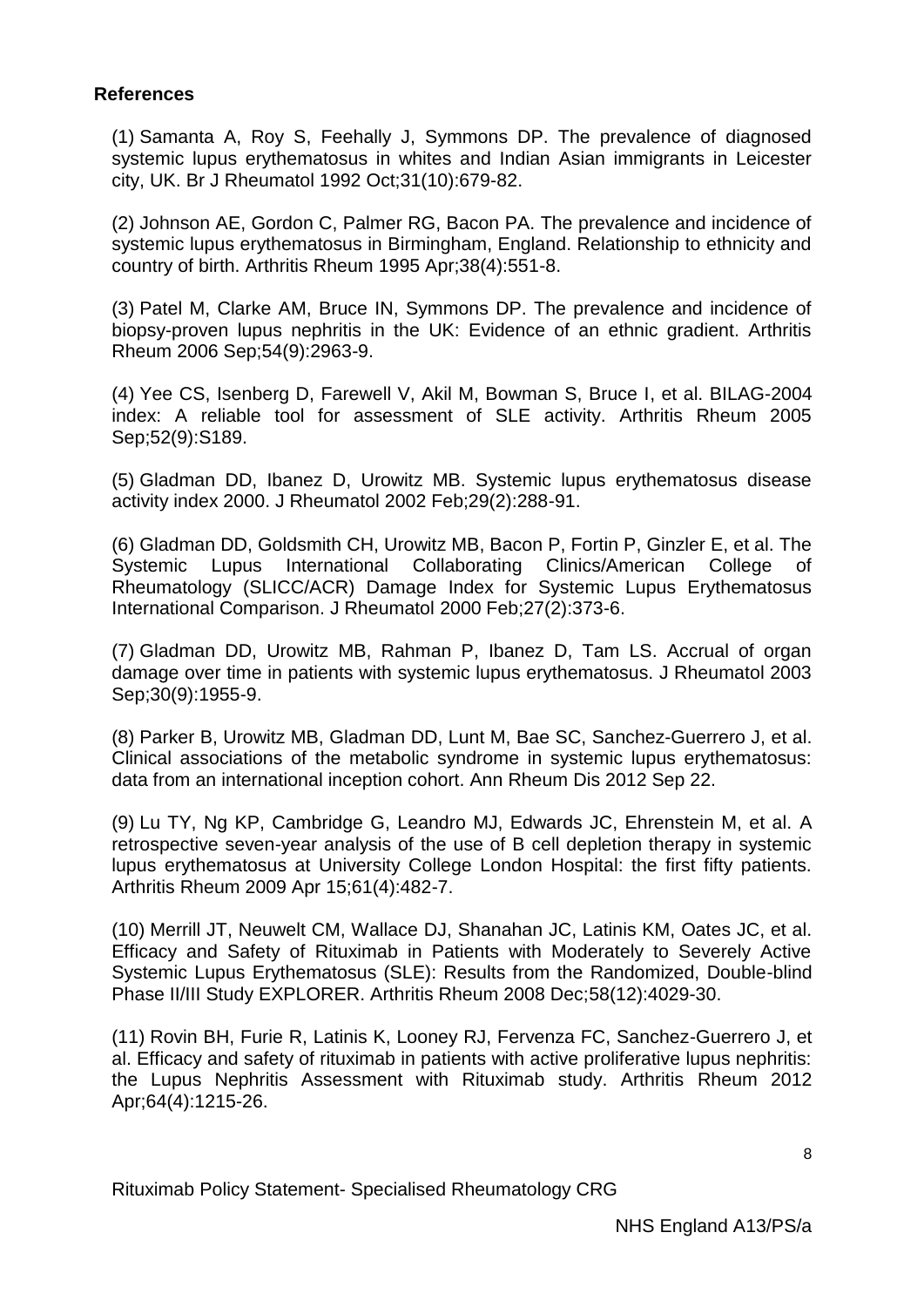(12) Bruce IN. Re-evaluation of biologic therapies in systemic lupus erythematosus. Curr Opin Rheumatol 2010 May;22(3):273-7.

(13) Li EK, Tam LS, Zhu TY, Li M, Kwok CL, Li TK, et al. Is combination rituximab with cyclophosphamide better than rituximab alone in the treatment of lupus nephritis? Rheumatology (Oxford) 2009 Aug;48(8):892-8.

(14) az-Lagares C, Croca S, Sangle S, Vital EM, Catapano F, Martinez-Berriotxoa A, et al. Efficacy of rituximab in 164 patients with biopsy-proven lupus nephritis: pooled data from European cohorts. Autoimmun Rev 2012 Mar;11(5):357-64.

(15) Ramos-Casals M, Garcia-Hernandez FJ, de RE, Callejas JL, Martinez-Berriotxoa A, Pallares L, et al. Off-label use of rituximab in 196 patients with severe, refractory systemic autoimmune diseases. Clin Exp Rheumatol 2010 Jul;28(4):468- 76.

(16). Bertsias GK, Tektonidou M, Amoura Z, et al. Joint European League Against Rheumatism and European Renal Association-European Dialysis and Transplant Association (EULAR/ERA-EDTA) recommendations for the management of adult and paediatric lupus nephritis. Ann Rheum Dis 2012;71:1771-1782.

(17). Harvey P, Gordon C B-Cell Targeted Therapies in Systemic Lupus Erythematosus. Successes and Challenges. BioDrugs (2013) 27:85–95

(18). Ding H, Gordon C New biologic therapy for systemic lupus erythematosus Current Opinion in Pharmacology 2013, 13:405**–**412

(19) Terrier B, Amoura Z et al. Safety and efficacy of rituximab in systemic lupus erythematosus: results from 136 patients from the French AutoImmunity and Rituximab registry. Arthritis Rheum 2010, 62:2458-2466.

(20) Weidenbusch M, Rommele C, Schrottle A, Anders HJ: Beyond the LUNAR trial. Efficacy of rituximab in refractory lupus nephritis. Nephrol Dial Transplant 2013, 28:106-111.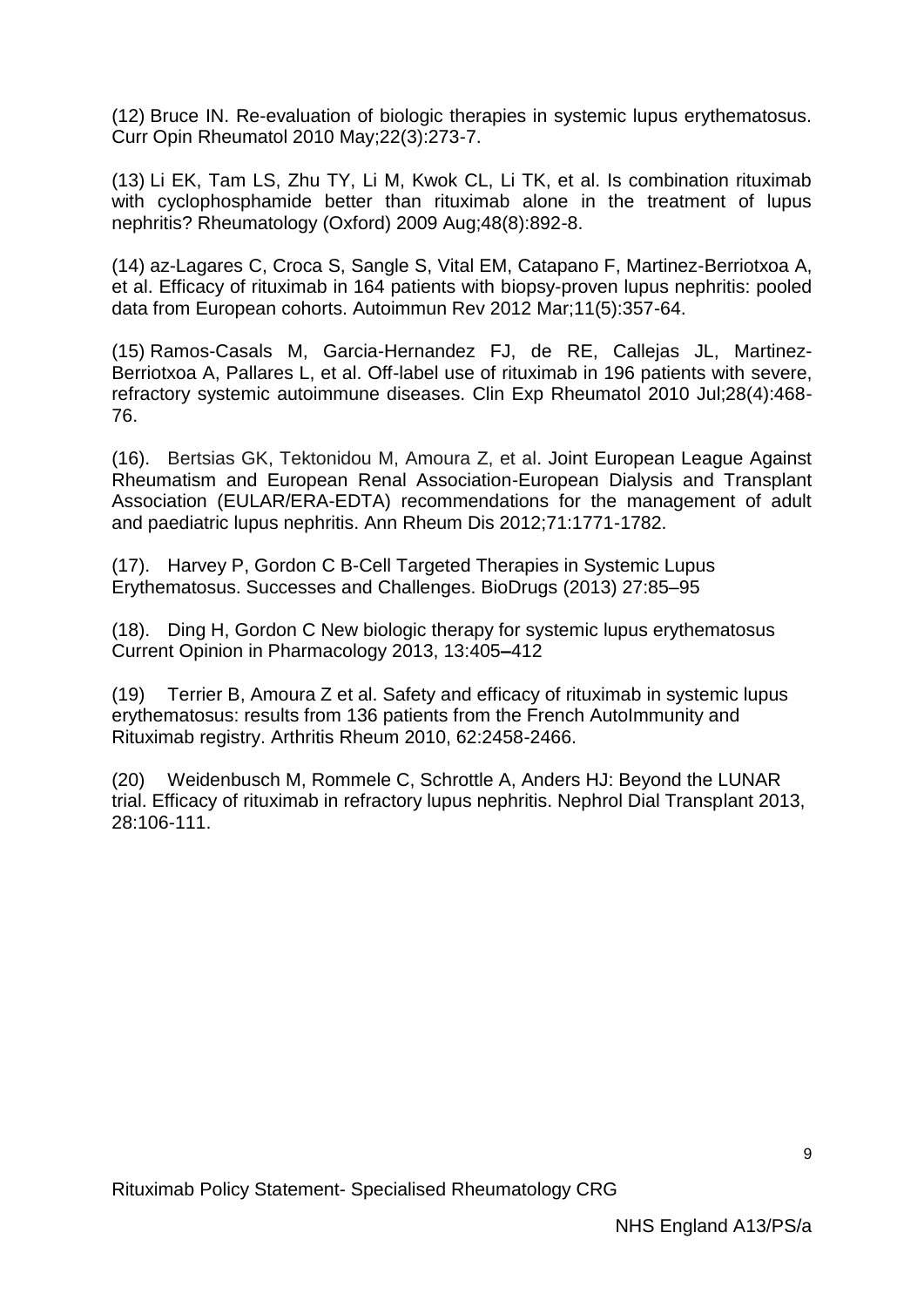#### *Version Control Sheet*

| <b>Version</b> | <b>Section/Para/Appendix</b> | <b>Version/Description</b><br>of<br><b>Amendments</b> | <b>Date</b> | <b>Author/Amended</b><br>by |
|----------------|------------------------------|-------------------------------------------------------|-------------|-----------------------------|
| $\mathbf 1$    | Version 1                    |                                                       | 12/7/2013   | Rheumatology<br><b>CRG</b>  |
| $\overline{2}$ |                              |                                                       |             |                             |
| $\mathbf{3}$   |                              |                                                       |             |                             |
| $\overline{4}$ |                              |                                                       |             |                             |
| $\sqrt{5}$     |                              |                                                       |             |                             |
| 6              |                              |                                                       |             |                             |
| $\overline{7}$ |                              |                                                       |             |                             |
| 8              |                              |                                                       |             |                             |
| $9\,$          |                              |                                                       |             |                             |
| 10             |                              |                                                       |             |                             |

Rituximab Policy Statement- Specialised Rheumatology CRG